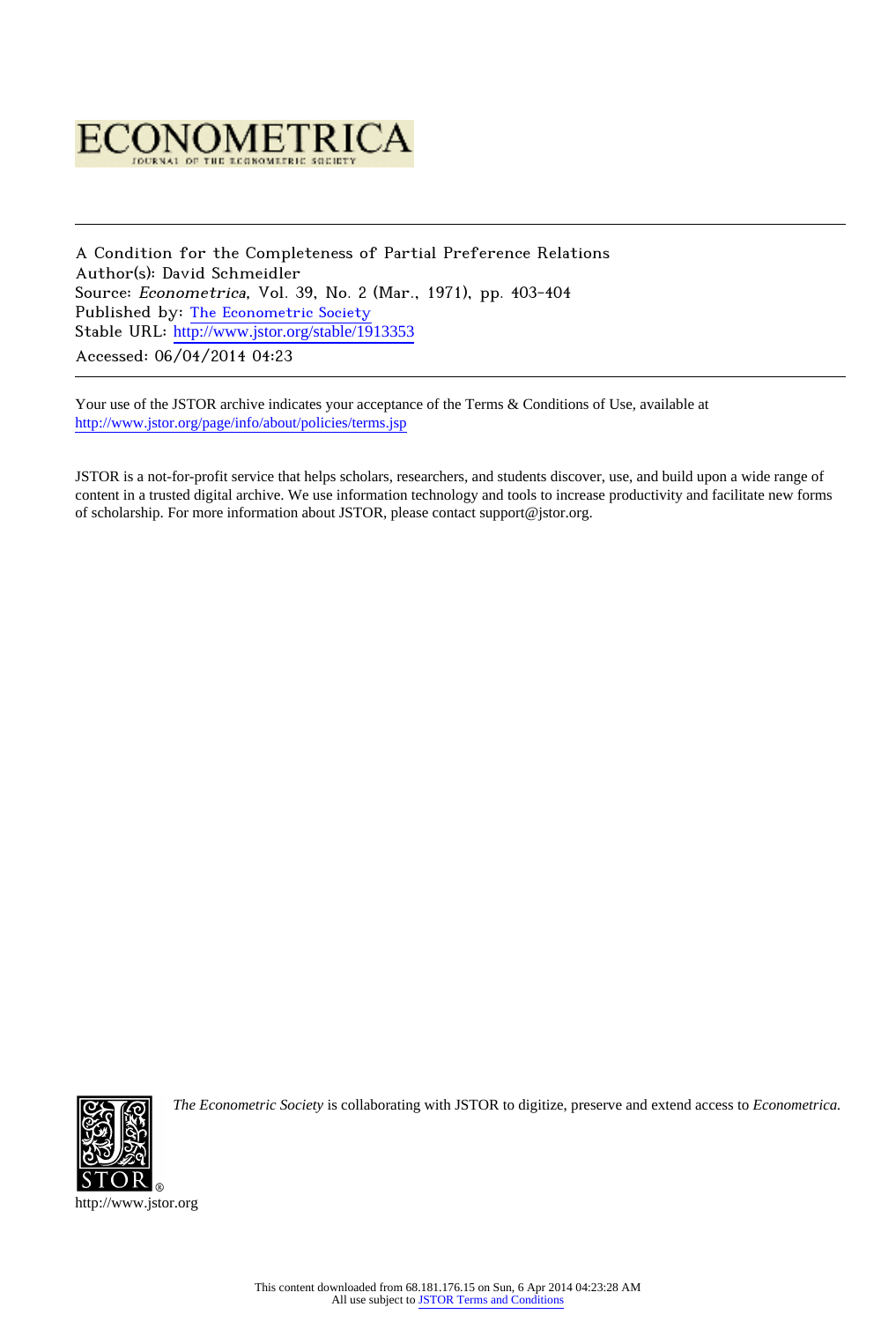**Econometrica, Vol. 39, No. 2 (March, 1971)** 

## **A CONDITION FOR THE COMPLETENESS OF PARTIAL PREFERENCE RELATIONS**

**BY DAVID SCHMEIDLER'** 

**THEOREM:** Let X be a connected topological space and let  $\geq$  be a binary relation on X which is (i) transitive : for all x, y, z in X,  $x \ge y$  and  $y \ge z$  imply  $x \ge z$ ; (ii) open : for each x in X the sets  $\{y|y > x\}$  and  $\{y|x > y\}$  are open  $(x > y$  means  $x \ge y$  and not  $y \ge x$ ); (iii) closed: for each x in X **the sets**  $\{y | y \geq x\}$  and  $\{y | x \geq y\}$  are closed; and (iv) non-trivial: there are  $\bar{x}$ ,  $\bar{y}$  in X with  $\bar{x} > \bar{y}$ . **Then the relation**  $\geq$  **is complete** (for all x, y in  $X, x \geq y$  or  $y > x$ ).

**A binary relation fulfilling Condition (i) is called a partial preference relation. Conditions (i), (ii), and (iii) are common in mathematical analysis of economic equilibrium. Instead of Condition (iv), the much stronger conditions of nonsaturation (i.e., for each x there is y with**   $y > x$ ) or desirability, are often assumed, whereas X is assumed to be a convex subset of a **linear topological space.** 

**Order properties of preference relations have intuitive meaning in the context of the behavioral sciences. This is not the case with topological conditions. They are only assumed in order to utilize the mathematical tools applied in the analysis of some problems in the behavioral sciences. They may imply, however, as in the theorem, a very restrictive condition of plausible nature.** 

**PROOF: First the following proposition is proved.** 

(\*) If 
$$
x > y
$$
, then  $\{z|z > y\} \cup \{z|x > z\} = X$ .

**One has** 

$$
\{z|z > y\} \cup \{z|x > z\} \subset \{z|z \ge y\} \cup \{z|x \ge z\}.
$$

We shall show the converse inclusion. If  $u \geq y$  and not  $u > y$ , then  $y \geq u$ . Because of the assumption  $x > y$  we get  $x > u$ , i.e., u belongs to the left side of the inclusion above. This proof also covers the case where  $x \geq u$  because of the symmetry of the relations  $\geq$  and  $\leq$ . So, we **obtain an equality between two sets, one of which is open, by Condition (ii), and the second**  of which is closed, by Condition (iii). These sets are nonempty because of the assumption  $x > y$ , **hence the connectedness of the space X implies Proposition (\*).** 

**Now, assume, per absurdum, that there are v and w in X which are incomparable. Because**  of Proposition (\*) and Condition (iv),  $v > \bar{y}$  or  $\bar{x} > v$ . Without loss of generality let  $v > \bar{y}$ . Apply Proposition (\*) to the pair v,  $\bar{y}$ ; i.e.,  $w > \bar{y}$  or  $v > w$ . The relation  $v > w$  is impossible by the incomparability assumption so  $v > \bar{y}$  and  $w > \bar{y}$ . We shall prove that  $\{z|v > z\} \cap \{z|w > z\}$ is equal to  $\{z|v \geq z\} \cap \{z|w \geq z\}$ . The first intersection is nonempty (it contains  $\bar{y}$ ), it is not all **of X, and it is an open set. The second intersection is closed. Thus the equality contradicts the connectedness of X.** 

To prove the equality, let  $v \ge z$  and  $w \ge z$ . The relation  $z \ge v$  implies  $w \ge v$  and the relation  $z \geq w$  implies  $v \geq w$ , so the only remaining possibility is  $v > z$  and  $w > z$ , which completes **the proof.** 

**REMARK: In case of violation of Condition (iv), the preference relation may not be complete.** 

<sup>1</sup> The author is grateful to R. J. Aumann and to the referee for suggesting a generalization of the **previous versions, and to B. Grodal for pointing out an argument shortening the proof.**